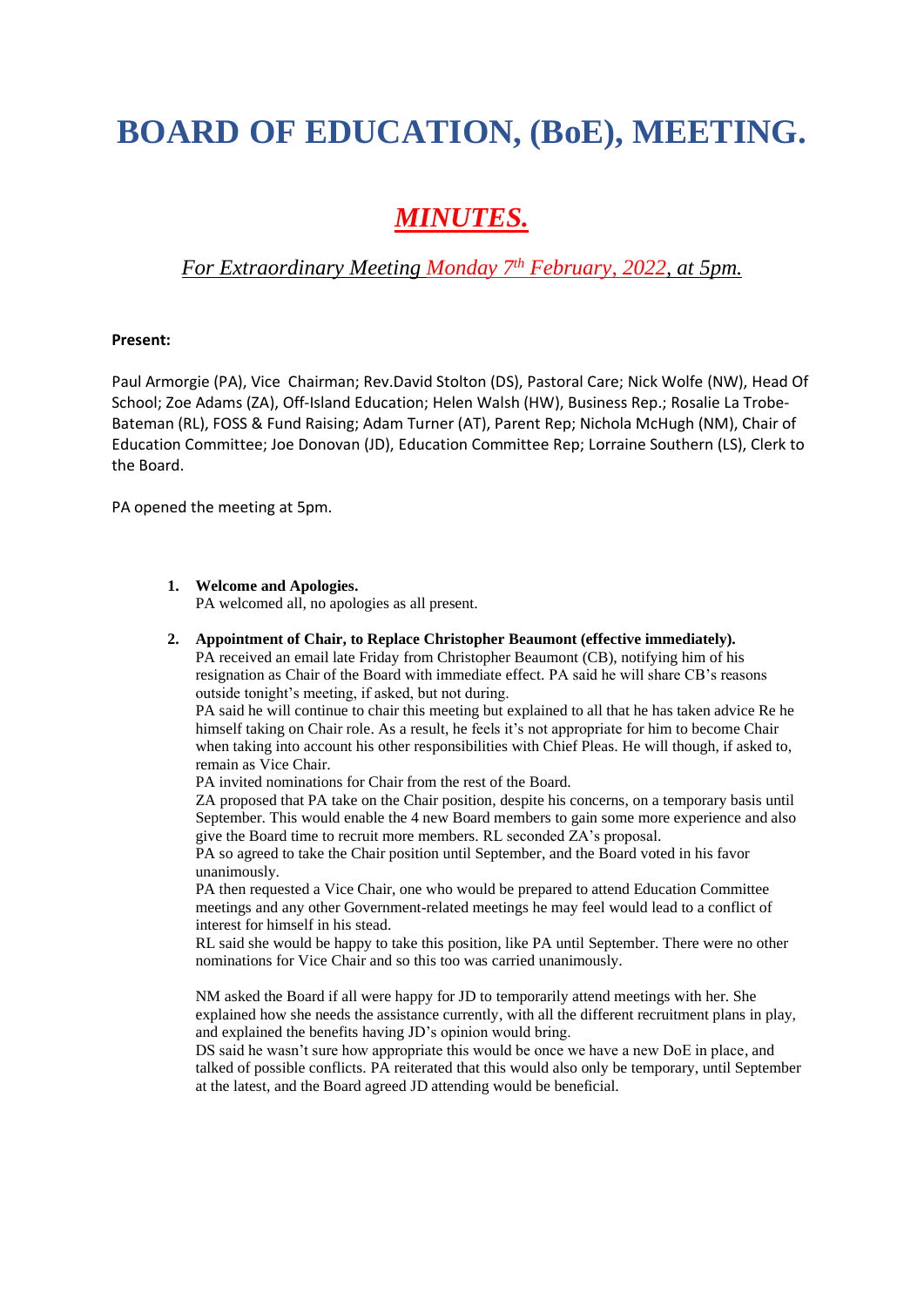#### **3. Board Membership, Roles, and Responsibilities.**

#### **AND**

#### **4. Board Mandate.**

The current working document in place was discussed in some depth, along with its need to be approved by the EC. NM said the mandate had been discussed but that CB had insisted it didn't need changing.

It was decided that the Board need to thoroughly go through the roles and responsibilities etc asap, then submit it to the EC in time for them to approve it and take it to the next CP meeting. NW gave a quick update to the new Board members, explaining the reasoning behind altering roles and responsibilities.

It was then decided a second Extraordinary meeting would be held at 530pm on Thursday  $17<sup>th</sup>$ February, just for Board members to discuss this topic.

NM and JD said they would email the rest of the EC tomorrow in order to garner their official approval and to officially appoint the 4 new Board members.

#### **5. Update Re SLA and Recruitment for EYFS and HoS Positions.**

HW gave all an update on the 2/2/22 general meeting with NW and the EC. NM clarified the meeting was an EC one, and HW and CB were there at NW's invitation.

JD gave an update on the SLA, and said there's been a lot of interest from Jersey and Guernsey. Further talks led the EC to believe the best way forward is with more professional support from Guernsey via a single point of contact (PoC). This PoC can then link the BOE to relevant professionals who can assist in the moment with whatever the situation may be. They are discussing a 40-50 day/year and an approximate salary of 25k, and believe there will be a very busy first year or two until it all settles into a routine again. JD would like the SLA finalized and submitted at the Easter CP meeting for approval.

Guernsey would then do a 3-day assessment of Sark School in order to present a bespoke working plan that the school can then work from. JD hopes this will all be done ahead of the school summer holidays, enabling them to put a good support mechanism in place ready for September.

JD said Clare Sealy's visit and her initial assessment went well, and that she has no imitate concerns. The EC has penciled in April 2023, for a formal school inspection, to allow time for new teachers to settle in and for school life to steady itself again.

JD hopes that Guernsey will approve the white paper presentation next week Re the SLA going forwards, and said it will be a continual work in progress as there may be future issues that will need dealing with.

PA invited questions from the Board.

HW said she was concerned about the depth of the 3-day assessment. NM reiterated it is an assessment only to ascertain a way forward, and not an official inspection.

NW believes the new HoS should be in place for assessment and recruitment.

JD thinks the plan should go ahead as outlined so far and asap with no delay, and plan agreed can always be amended if needed at a future date. Guernsey will send across a professional to assist with the HoS recruitment process, with the BOE recruiting the EYFS teacher.

ZA expressed concerns Re specifying the teaching role of the HoS, as the EYFS teacher recruited could take the HoS position. She feels all need to accept the possibility that an outstanding HoS may not be sourced in time for September.

There was discussion Re the notice time currently written into teacher/s contracts. LS had contacted the EC on behalf of the Board, asking them to look at amending the current 1-term notice requirement with a possible 2-term in place instead. The EC have discussed this, and as it is P&F currently dealing with teacher contracts, they will ensure the committee is looking at this.

There was also talk around contract incentives and penalties where contract agreements are not upheld. HW said Guernsey contracts ensure a percentage of any relocation costs are returned, the amount demanded depending on which year a teacher leaves.

PA urged the EC to consult asap with P&F regarding contracts, especially as responsibility for this will return to the EC in a few months time.

The current 6 hours per week allowed for Head duties was debated, with some members questioning whether this was enough time. It was agreed that the assessment will establish exactly how much time is really needed.

JD suggested the Board present to the assessors a bullet-point list of areas they would like special attention given to.

It was also asked if the staff houses are now at an acceptable standard, given the work that has recently been done on some of them. It's believed the work has been done but it's not known if the